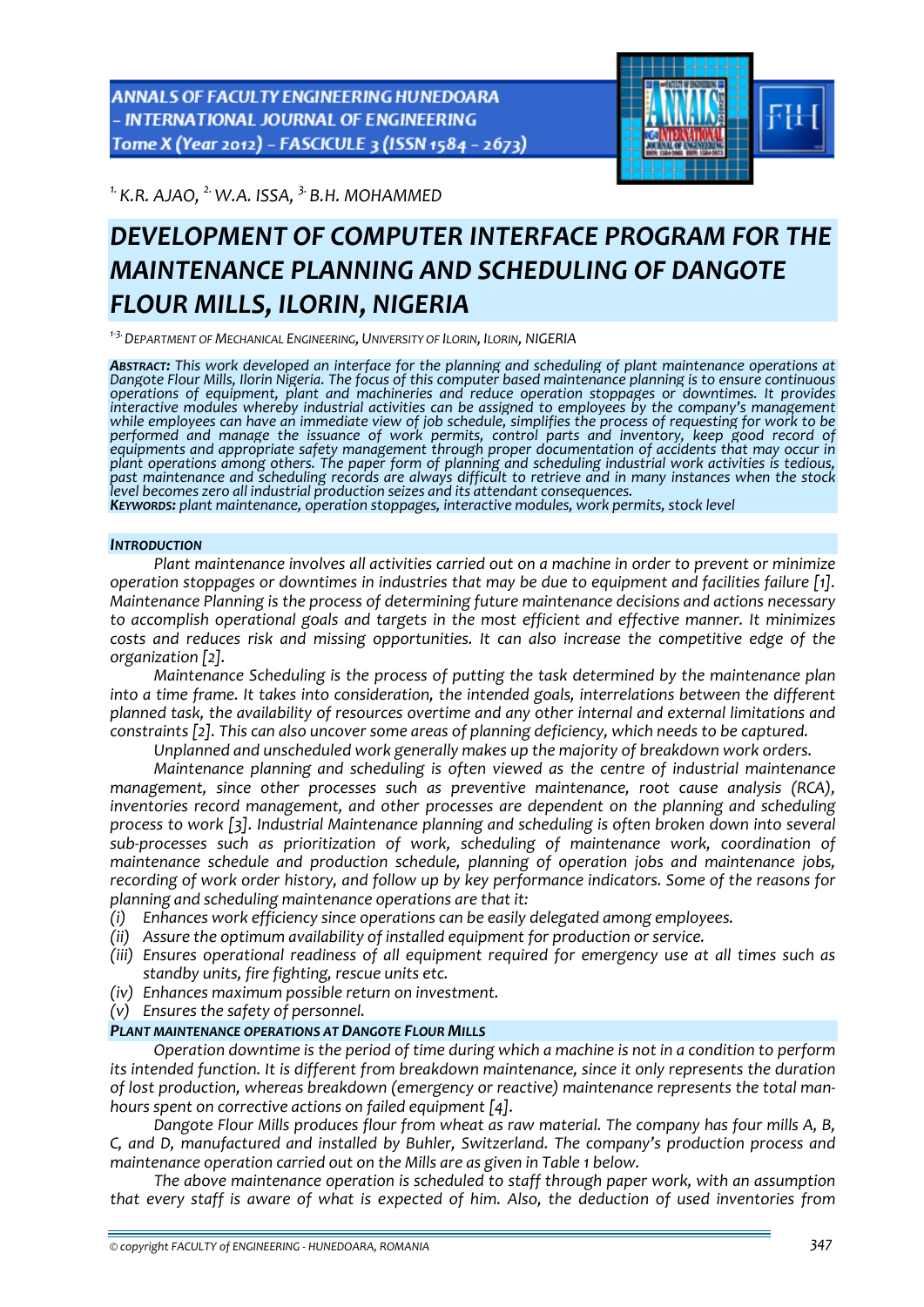*existing ones after the completion of a task is done through paper work, including taking records of accidents, witnesses of accidents and work permits issued. Notwithstanding, the paper form of scheduling becomes ineffective when employees become unaware of the scheduled task, misplacement of papers among others.*

| Machine no.                     | Description                                                                                                                 | Maintenance Plan                                                                                                                                                                                 |
|---------------------------------|-----------------------------------------------------------------------------------------------------------------------------|--------------------------------------------------------------------------------------------------------------------------------------------------------------------------------------------------|
| 3M060(-64)                      | Air lock (AL S/T)                                                                                                           | Check shaft alignment, Check gearbox oil                                                                                                                                                         |
| 3M055                           | Screw Conveyor(SC)                                                                                                          | Grease Bearing, Lubricate drive shaft bearing, etc                                                                                                                                               |
| зМо66                           | Choke feeder                                                                                                                | DE/NDE BEARINGS (Clear the tube screw)                                                                                                                                                           |
| 3M234                           | MF Vitamin A                                                                                                                | Open and clean screw housing                                                                                                                                                                     |
| 3M235                           | MF Ascorbic Acid                                                                                                            | Open and clean screw housing                                                                                                                                                                     |
| 3M236                           | MF Oxem/Alphamalt                                                                                                           | Open and clean screw housing                                                                                                                                                                     |
| 3M237                           | MF Vit A Danvita                                                                                                            | Open and clean screw housing                                                                                                                                                                     |
| 3M040(-43)                      | <b>IMPACTOR</b>                                                                                                             | Grease Motor bearing, check the indent plate                                                                                                                                                     |
| 3M050(-51)                      | <b>DETERCHER</b>                                                                                                            | Grease motor bearing, check the indent plate                                                                                                                                                     |
| Roller Machine (RM)<br>3M032 C4 |                                                                                                                             | Plush strip on the exhaust panel at the grinding passages, Check<br>Scrafer Knife/Brush, Check belt wear, belt tension for main drive,<br>tooth transmission, belt and drive belt for feed rolls |
| 3M072                           | All Maintenance by the Millers that is cleaning of the frames and<br>Purifier MQRF<br>the machine, no lubrication is needed |                                                                                                                                                                                                  |
| 3M067                           | Tube Screw Conveyor                                                                                                         | Grease Bearing, Grease Gear Oil, Open and Clean the tube                                                                                                                                         |
| 2M013                           | Bucket Elevator (BE)                                                                                                        | Check bucket mounting, bolts and bucket, Check safety devices,<br>Check gear box oil level, Check belt, Check head pulley rubber,<br>Grease bearing, Check shaft seal at elevator head and bolt  |

*Table 1: Extract of maintenance plan schedule on Mill A in June, 2008 [5]*

*The Plant Maintenance Planning and Scheduling Interface Program was then designed able to solve these problems through the provision of a simple and readily accessible interface where:*

- I. Management can easily schedule task for employees, having a first-hand view of what is expected of *them.*
- *II. A proper record of existing and used inventories can be kept including work permit issued, accident and witness report among others.*
- *III. Employees can easily secure approval from management for task to be performed, therefore transforming the company's maintenance schedule with the program.*

## *MAINTENANCE SOFTWARE CREATION PROCESS*

*Maintenance software creation follows the process of the general software development life cycle [6], depicted in Figure 1 and the program development flow chart in Figure 2 below.*



# *Figure 1: Software Development Life Cycle (Source:[6])*

*The plant maintenance planning and scheduling interface Program was designed with the compiler, Microsoft Visual Studio 2008, version 9.0.21022.8 RTM © 2007, Microsoft Corporation. The program is sectioned into nine modules. These include the Maintenance Planner module, Work Request module, Parts and Inventory Records module, Forms and Work Permit module, Equipment Record module, Safety Management module, Employees' Record module, Client's Records and a Personal Organizer module. Each of these modules provides specific functions and features that when combined together, becomes an outstanding maintenance management system. Each of the modules uses an SQL service based database. Separate table was developed in each database for each module and the data entered in the table is assigned to the database through specific linking dataset. Thereafter, program code is written behind each object (forms, buttons, textboxes etc) in the program, to give a better* control on how data is processed, test for conditions and control the order in which the program carries *out instruction. Most of the reports and other documents can be exported to one or more supported Microsoft formats. Depending on the document, these include Word, Excel, PDF, HTML, RTF, and others.*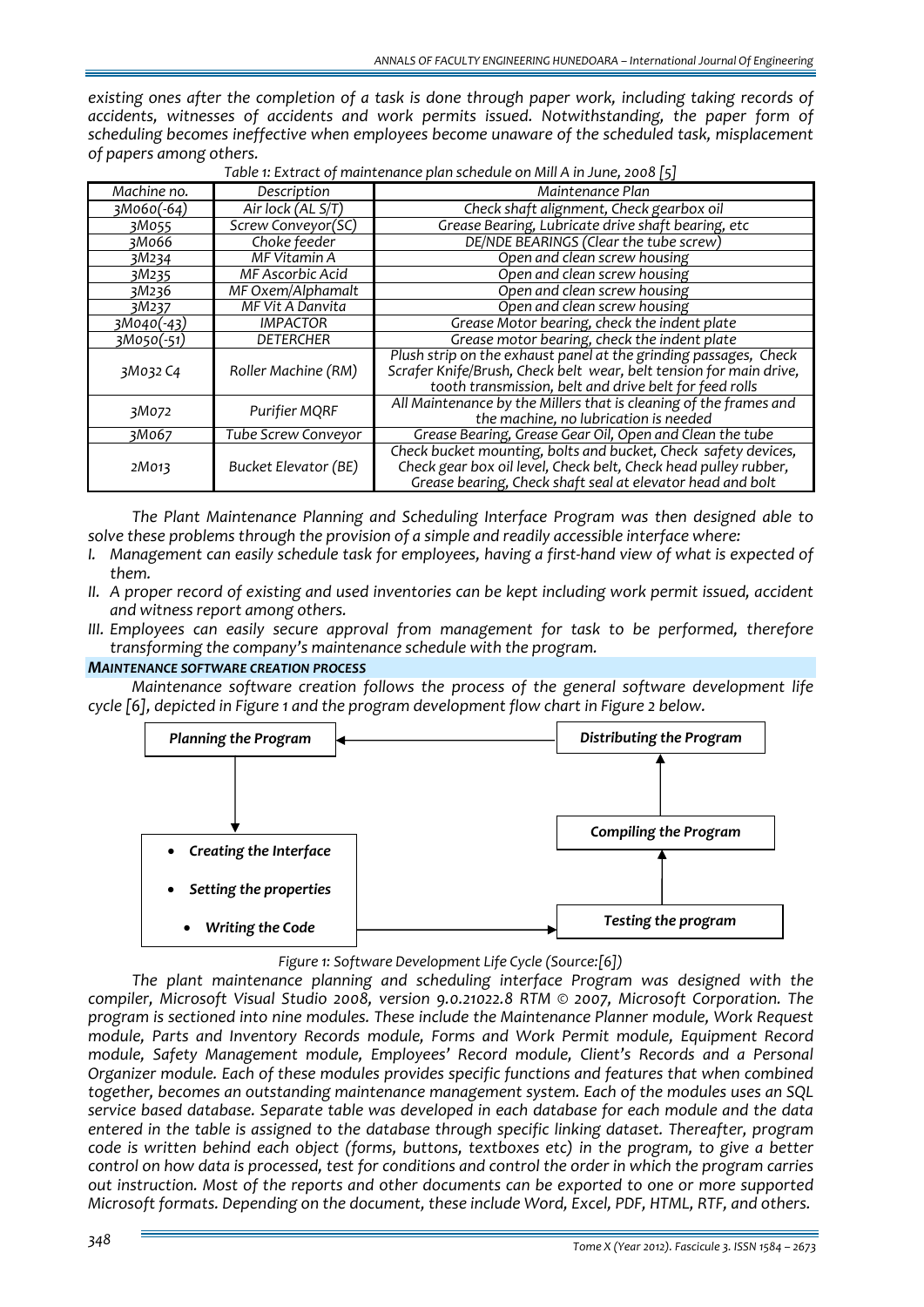

## *Figure 2: Program Flow Chart*

*The software program was tested at Dangote Flour Mills, Asa Dam Road, Ilorin, between the 17th and 22nd of May, 2010, after an approval by the company's management. The relevance of the program in Mill maintenance was established after the testing process.* 

*The functions and areas of application of some of the modules are as discussed below.*

## *MAINTENANCE PLANNER MODULE*

*Maintenance planner module is used to create planned maintenance type tasks [7]. The Plant Engineer will be able to schedule and assign maintenance operations to be performed on different machines with this module. Also the personnel to carry out the maintenance operations and can likewise be given appropriate safety instructions for successful operation performance through this module. Similarly, parts and labour required to carry out the task can be assigned through the parts and labour Figure 3: Maintenance Planner Module*

| Task                                          |             |                          | <b>Work Requested By</b>                 |     | Classification                                                         |                     |  |  |
|-----------------------------------------------|-------------|--------------------------|------------------------------------------|-----|------------------------------------------------------------------------|---------------------|--|--|
| 2010315-381478<br>Task ID                     |             |                          |                                          |     | Classification Assignments                                             |                     |  |  |
| <b>Task Details</b>                           |             |                          | Engr.Koki (Chief Maintenance Engineer) + |     |                                                                        |                     |  |  |
| Mil Inspections and Equipment<br>Installation |             | $\overline{a}$           |                                          |     |                                                                        | Very Important<br>۰ |  |  |
|                                               |             | $\overline{\phantom{a}}$ | <b>Estimated Down Time</b>               |     | Page and Labor Assignments                                             |                     |  |  |
| <b>Task Priority</b><br>n                     |             | ٠                        | 20 minutes                               |     |                                                                        |                     |  |  |
|                                               |             |                          |                                          |     | Parts Assignments                                                      |                     |  |  |
| Scheduling                                    |             |                          | <b>Machine Assignment</b>                |     |                                                                        |                     |  |  |
| 17<br>Date                                    | 2010<br>May | ⊪                        | Machine / Client Name<br><b>MYFA</b>     |     | <b>Labour Assignments</b>                                              |                     |  |  |
| Scheduled Start 17                            | 2010<br>May | 田一                       |                                          | ×.  |                                                                        |                     |  |  |
|                                               |             |                          |                                          |     |                                                                        |                     |  |  |
| Task duration<br>$\overline{2}$               | Hours<br>수  | ٠                        |                                          |     | Other Instructions                                                     |                     |  |  |
|                                               |             |                          |                                          | ÷   | Always ensure proper use of personal                                   | $\lambda$           |  |  |
| Start Time                                    | 12:00 AM    |                          |                                          |     | protection Equipment (PPEs).                                           |                     |  |  |
| Start Time                                    | 12:00 AM    | $\overline{\phantom{a}}$ | Reccurence Setup                         |     | Use Noise Protection When in Mill Area                                 |                     |  |  |
|                                               |             |                          | Task Must Be Performed Every:            |     |                                                                        |                     |  |  |
| Personnel Assignments                         |             |                          | inspection -Daily                        | ٠   |                                                                        |                     |  |  |
|                                               |             |                          | Every XX Value                           |     |                                                                        |                     |  |  |
| <b>Eze Moses</b>                              |             | ۰                        | lo                                       | H   |                                                                        |                     |  |  |
| Washi A                                       |             | ٠                        | Until this Date                          |     | Task Instructions                                                      |                     |  |  |
|                                               |             |                          |                                          |     |                                                                        |                     |  |  |
| Adewale                                       |             | ٠                        | 31<br>May 2010                           | mv. | Ensure strict adherance to the<br>Equipment's manufacturers user Guide |                     |  |  |
|                                               |             |                          |                                          |     | in installation.                                                       |                     |  |  |
|                                               |             |                          |                                          |     |                                                                        |                     |  |  |
| Safety Instructions                           |             |                          |                                          |     |                                                                        |                     |  |  |
| Ensure strict adherance to manual Equit +     |             |                          |                                          |     |                                                                        |                     |  |  |
|                                               |             |                          |                                          |     |                                                                        |                     |  |  |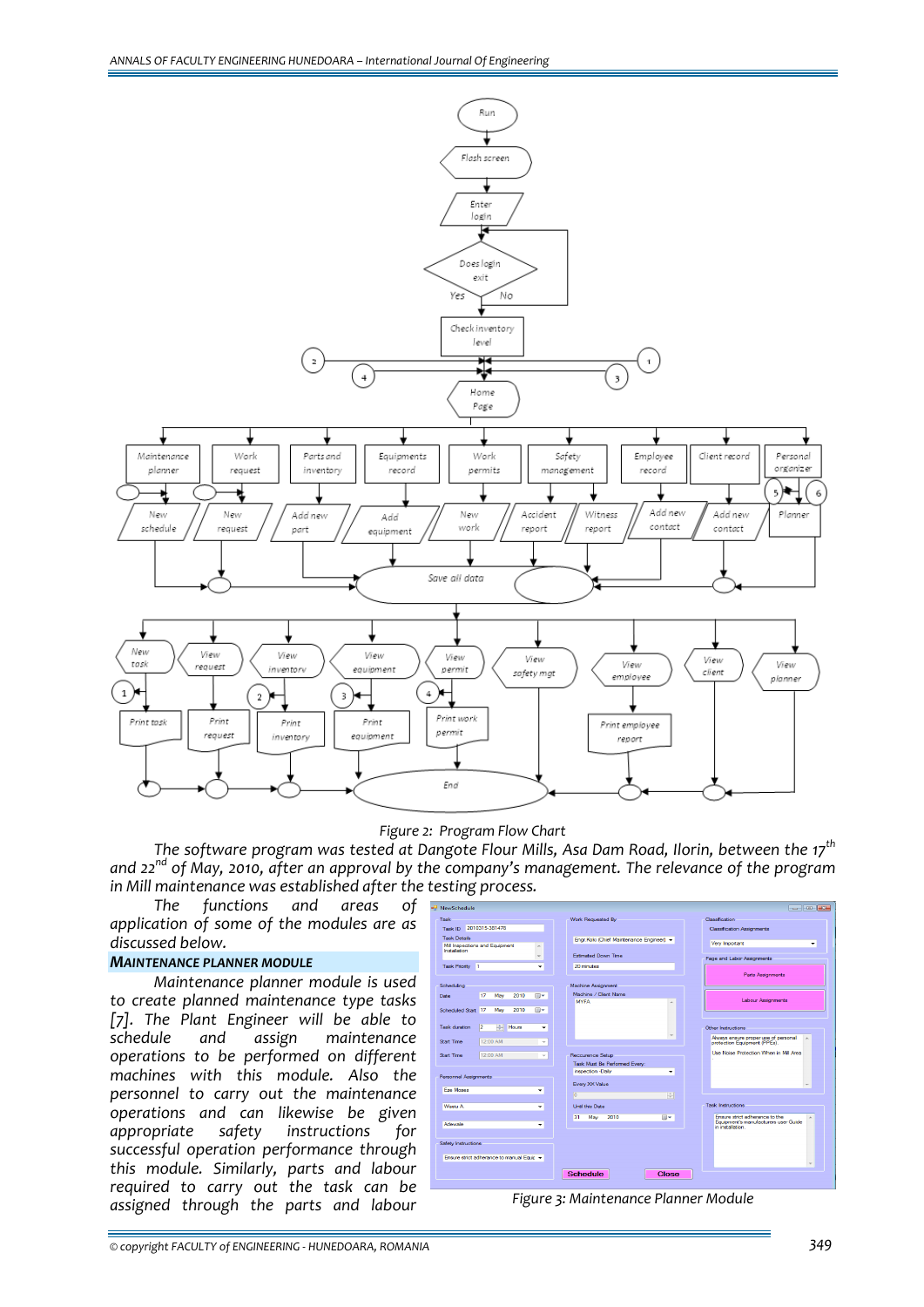*assignment button. Other features of this module shown in Figure 3 include; recurrent setup, classification assignments and task instructions [8].*

## *WORK REQUEST/PERMIT MODULE*

*Work request module provides important detail about work activities that staff wishes to embark upon. The work request often includes elements that help the management to know exactly what the staff member wishes to order, including what work to embark upon, equipment required, scheduling and completion information among others. Through the work order, the management is able to respond to the work requirements of the staff member while making an appropriate use of the existing inventories [8].*

*The permit module shown in Figure 4 contains such information as permit identification, date issued, building where work is to the performed, permit expiration date and a column for management approval among others. The permits are also documented electronically as they are being issued.* Appropriate record is listed in the look-up view of the data grid table, and the detailed view can also be

*seen by clicking the Detailed‐View tab button. More so, the issued permit summary is documented on the home page in order to present an instant knowledge of activities being performed. The permit can be printed after due completion through the permit report wizard.* Furthermore, *generalized safety instruction included in the permit to be printed alongside with the permit. The instructions are understood by the receiver of the permit and any observe violation of the instruction will lead to the withdrawal of the permit with an immediate stoppage of operation or as the management specifies.*

| <b>C</b> Work Request           |                                                                                        |                                                          | $-8$                      |
|---------------------------------|----------------------------------------------------------------------------------------|----------------------------------------------------------|---------------------------|
| <b>WORK ORDERS AND REQUESTS</b> |                                                                                        |                                                          |                           |
|                                 | Look Up View Detailed View Scheduling and Status                                       |                                                          |                           |
| Maintainance                    | Work Request ID 001                                                                    | Estimated Down Time Needed<br>30mm                       |                           |
| New Work Order                  |                                                                                        |                                                          |                           |
|                                 | Brief Description of Work to Perform Repair of the Mil Compressor                      |                                                          | ×                         |
|                                 |                                                                                        |                                                          |                           |
| <b>Print Entire Work Order</b>  |                                                                                        |                                                          | $\boldsymbol{\mathrm{v}}$ |
|                                 |                                                                                        |                                                          |                           |
| Delete selected                 | Work Requested By Mr. Salu (Maint, Supervisor cordinate -                              | Request Date<br>31.<br>May<br>2010                       | m,                        |
|                                 | <b>Production Equipment</b><br>Classification<br>٠                                     |                                                          |                           |
| <b>Apply Changes</b>            |                                                                                        | Safety Instructions To ensure strict adherance to user m |                           |
|                                 | Mil Machine A                                                                          |                                                          |                           |
|                                 | Equipment<br>٠                                                                         |                                                          |                           |
|                                 | Work Type                                                                              |                                                          |                           |
|                                 | @ Imminent Danger<br>Safety Hazard                                                     | Safety Concern<br>C Standard Work Order                  |                           |
|                                 |                                                                                        |                                                          |                           |
|                                 |                                                                                        |                                                          |                           |
|                                 | Work To Be Performed and Why t Should Be Performed                                     |                                                          |                           |
|                                 | Replacement of the MII A Compressor, as part of the Annual Maintenance Plan on the MII |                                                          |                           |
|                                 |                                                                                        |                                                          |                           |
|                                 |                                                                                        |                                                          |                           |
| Cancel                          |                                                                                        |                                                          |                           |
|                                 |                                                                                        |                                                          |                           |
|                                 |                                                                                        |                                                          |                           |
|                                 |                                                                                        |                                                          |                           |
|                                 |                                                                                        |                                                          |                           |
|                                 |                                                                                        |                                                          |                           |
|                                 | Figure 4: Work Request Module                                                          |                                                          |                           |

#### *PARTS AND INVENTORY RECORDS MODULE*

*The parts and inventory records module in Figure 5 is designed for inventory control purposes. Here, part information such as parts description, part number, manufacturer name etc are recorded. It*





| Reference ID           | 001                                              | Room           | lat FLOOR                | ۰      |
|------------------------|--------------------------------------------------|----------------|--------------------------|--------|
|                        |                                                  |                |                          |        |
| Description            | Mill A                                           | Account        |                          | ÷      |
|                        |                                                  |                |                          |        |
| Manufacturer           | <b>BUHLER (SWITZERLAND)</b><br>۰                 | Classification | important                | ۰      |
|                        |                                                  |                |                          |        |
| Model                  |                                                  | Vendor         | <b>BUHLER</b>            | ۰      |
|                        |                                                  |                |                          |        |
| Serial Number          |                                                  | Meter Reading  | ------------------------ | ۰      |
|                        |                                                  |                |                          |        |
| Assigned To            | PRODUCTION OPERATION<br>$\overline{\phantom{a}}$ | Meter Type     | ----------------------   | ⇁      |
|                        |                                                  |                |                          |        |
| Location               | lst FLOOR<br>۰                                   |                |                          |        |
|                        |                                                  |                |                          |        |
| Safetev<br>Instruction | MANUFACTURER'S MANUAL -                          |                |                          |        |
|                        |                                                  |                |                          |        |
| Building               | <b>PRODUCTION</b><br>۰                           |                |                          |        |
|                        |                                                  |                | Submit                   | Cancel |
|                        |                                                  |                |                          |        |
|                        |                                                  |                |                          |        |

*Figure 6: Equipment Record Module*

*is also possible to setup stock levels for the inventory items as well as storage locations. After the completion of a task, the part used will be deducted from the initial quantity in stock to give the stock balance and this will ensure accurate record of inventories.*

#### *EQUIPMENT RECORD MODULE*

*The Equipment Record Module in Figure 6 is where information on equipment and other assets are recorded. Information such as asset numbers, warranty information, leasing information, etc, can be maintained. With the Equipment Log feature, a complete record of equipment history is kept. This include the date it was installed and maintenance performed and the equipment history with the associated notes can be printed whenever required.*

#### *ADD PARTS AND LABOUR MODULE*

*Only the management of the company has access to the planner module shown in Figure 7. It is used to delegate work responsibilities to workers. Employees will therefore be able to view the schedule work on the data grid table*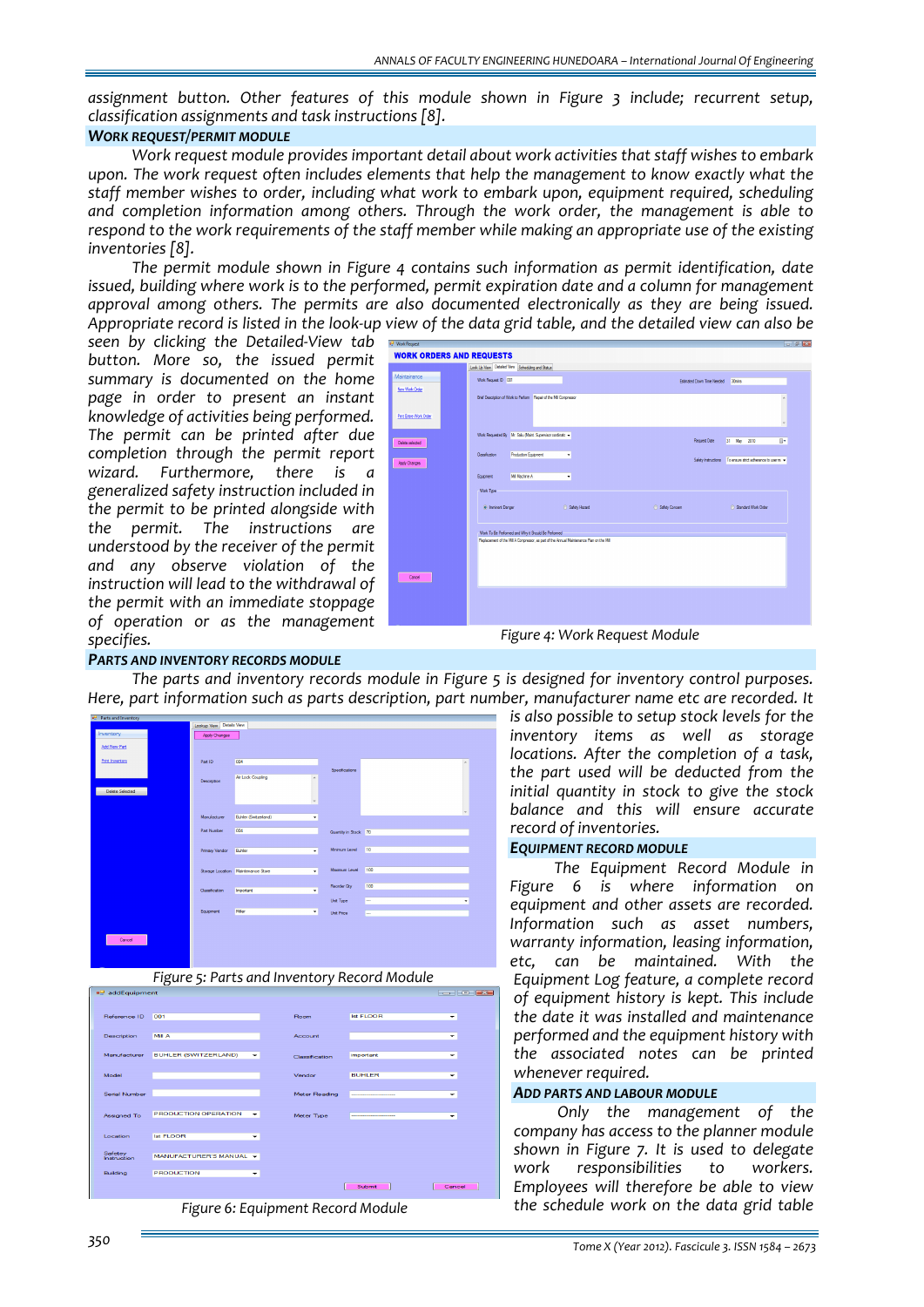at the first view of the home page and thus know what they are expected to do. The whole scheduled *work can be printed for record purposes through the maintenance planner report.*



 *Figure 7: Add parts and add labour*

## *SAFETY MANAGEMENT MODULE*

*This safety management module in Figure 8 fully track and analyze accidents in the work place. The report help to identify where recurring types of accidents occur, thereby assisting in the subsequent prevention of the problem. The module contains the accident report and the Witness Report. The*

*accident report contains general information such as employee information (name, sex etc.), incident details (accident type, nature of damage etc.), medical details (treatment provided, risk evaluation etc.), accident causes, action‐reviewed and investigations carried out. There is also the witness report wizard to track the actual circumstance of the incident and the whole record is stored in the database.*

## *CLIENT'S RECORD MODULE*

*Accurate recording of clients and business partners' information is important as it facilitates all time business transactions that promote business operations. This module in Figure 9 contains information about clients' details such as; company name, bank account details, contact address, telephone number, fax, email and company's websites among others.* 

#### *DISCUSSION OF RESULTS*

*A major setback to the appropriateness of paper form of maintenance planning and job scheduling is the absence of a means of reminding the management on the inventory stock level. This usually becomes a problem when the stock level becomes zero and as such, all industrial production seizes, an unpleasant*

|                        |                                                                  | <b>ACCIDENT REPORT</b>                                     |                  |                 |                                           |                                           |                |   |
|------------------------|------------------------------------------------------------------|------------------------------------------------------------|------------------|-----------------|-------------------------------------------|-------------------------------------------|----------------|---|
| Reports                | Accidents<br>File                                                | General Medical Details Causes Action-Review Investigation |                  |                 |                                           |                                           |                |   |
| <b>Accident Report</b> | 001<br>Report ID<br>Employee Information                         |                                                            |                  |                 |                                           |                                           |                |   |
| Witness Report         | R O Shehu<br>Name<br>Male                                        | ٠                                                          |                  |                 | Age                                       | 34 Years                                  |                |   |
|                        | Sex                                                              |                                                            |                  |                 | Hre Date<br>Position/Job Title Technician | 28 January 2006                           | m-             |   |
|                        | Incident Details                                                 |                                                            |                  |                 |                                           |                                           |                |   |
|                        | Type of Accident                                                 | First Aid<br>٠                                             | Date of Incident | 28 March 2009 - |                                           | Mr. Ena Monas<br>Name of Witness          |                |   |
|                        | Work Status                                                      | Returned<br>٠                                              | Time of Incident | 8:20 am         |                                           | Nature of Injuries<br>/Body Pats affected | <b>Hut Leg</b> | ٠ |
|                        | Nature of Damage                                                 | Personal                                                   | Date Reported    | 04<br>April     | 2010<br>$\check{}$                        | Estimated Cost of Damage                  | -------        |   |
|                        | Equipment Damage Inche                                           |                                                            |                  |                 | Specific Location of Damage               | no Equipment Damage                       |                |   |
|                        |                                                                  | Where any specific job procedures involved?                |                  |                 | Yes                                       | ٠                                         |                |   |
|                        |                                                                  | Who made the job assignment?                               |                  |                 |                                           | Engr. Samuel (maintenance Supervisor)     |                |   |
|                        | What instruction did the employee received before starting work? |                                                            |                  |                 | Equipments                                | To use appropriate Personal Protection    |                |   |
|                        |                                                                  |                                                            |                  |                 |                                           |                                           |                |   |
| Cancel                 |                                                                  |                                                            |                  |                 |                                           |                                           |                |   |

*Figure 8: Safety Management Module*

| PhoneBook        |                           |                                      |                     |                              |                                   | $= 0$ |
|------------------|---------------------------|--------------------------------------|---------------------|------------------------------|-----------------------------------|-------|
|                  | Lookup View Detalled View |                                      |                     |                              |                                   |       |
| <b>PhoneBook</b> | Apply Changes             |                                      |                     |                              |                                   |       |
| Add New Contact  | *Contact ID               | 001                                  |                     |                              |                                   |       |
|                  |                           | Account Number 441-33341528 (GTBenk) |                     | Fax Number                   | 07775666520                       |       |
|                  | *Company                  | Rahamaniyya Oli & Gas                | ٠                   | EMail                        | customercare@tahamaniyyagroup.org |       |
|                  | <b>First Name</b>         | Bashir                               |                     | Web Ste                      | shananiyyagroup.org               |       |
|                  | <b>Last Name</b>          | <b>Rodulrahman</b>                   |                     |                              |                                   |       |
|                  | "Title                    | <b>Nhaj</b>                          | ۰                   | <b>Atemate Details</b>       |                                   |       |
|                  | <b>Address</b>            | Beachland Estate, Apape, Lagos       | $\sim$              | Rhemative<br>Phone<br>Number | 08111111122                       |       |
|                  |                           |                                      | $\bar{\phantom{a}}$ | Atemative  <br>E-Mail        |                                   |       |
|                  | Cty                       | Apapa                                | ٠                   | Rtemative                    |                                   |       |
|                  | Sate                      | Lagos                                | $\!\star$           | Address                      |                                   |       |
|                  | 2 <sub>0</sub>            | 23401                                | ٠                   |                              |                                   |       |
| Cancel           |                           |                                      |                     |                              |                                   |       |
|                  |                           |                                      |                     |                              |                                   |       |
|                  |                           |                                      |                     |                              |                                   |       |
|                  |                           |                                      |                     |                              |                                   |       |

*Figure 9: Client's Record Module*

scenario that every industry strives to prevent as they plan to operate on zero downtimes as much as *possible. This program was written and tested with appreciable success as part of the effort aimed at reducing industrial operation stoppages and plant downtimes. It was designed to run on a local network but can be improved upon as a web based application.*

#### *CONCLUSIONS*

*Effectively planning for future actions help in achieving goals in the most efficient and effective manner. It minimizes costs and reduces risk and missing opportunities. It can also increase the competitive edge of an organization. This work utilized the knowledge of computer programming to develop a plant maintenance planning and scheduling interface to coordinate industrial work operations.*